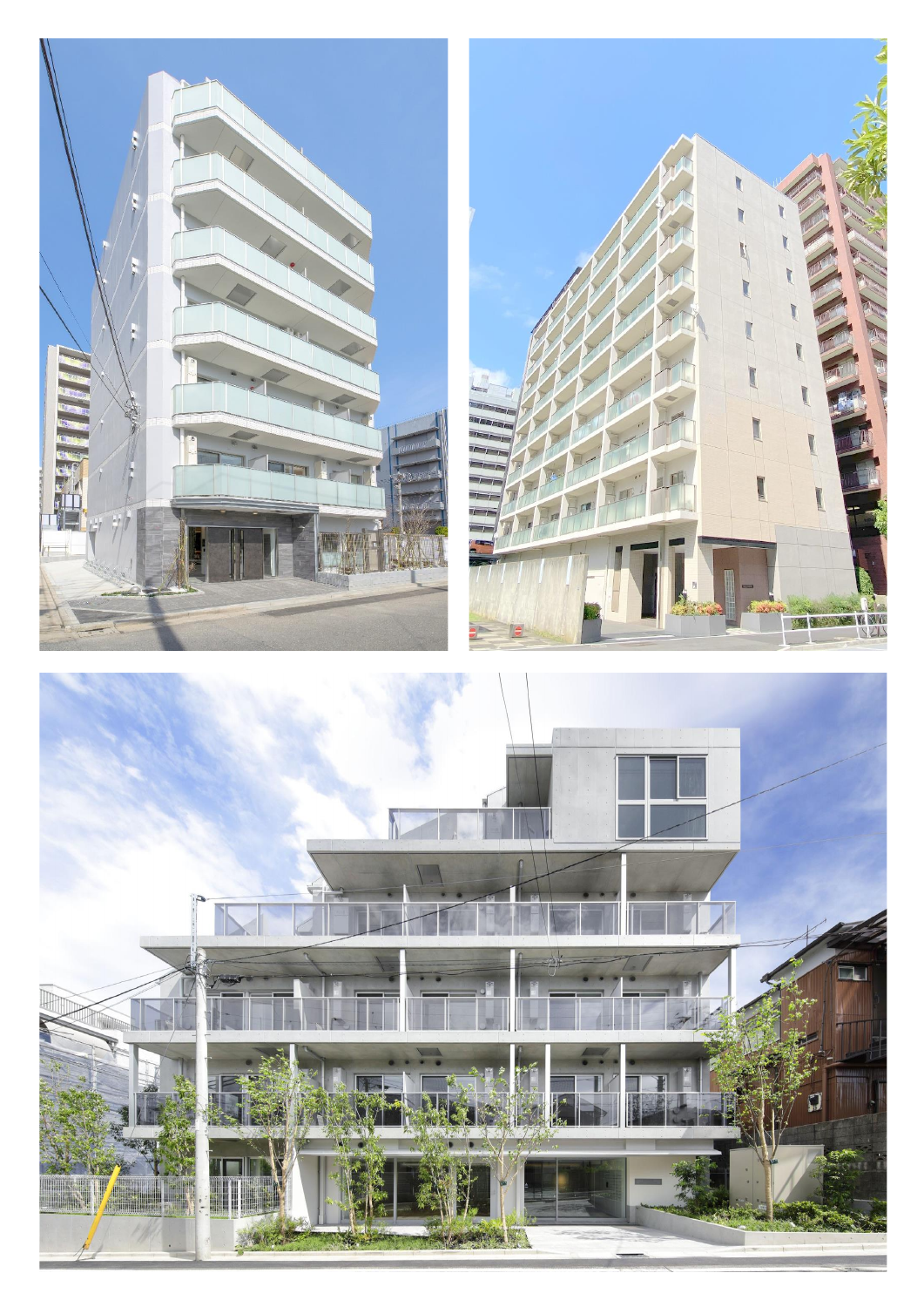**TE** CAPITAL

**TE CAPITAL PARTNERS PTE LTD** 101 Cecil Street, #26-01/07 Tong Eng Building Singapore 069533

# **FOR IMMEDIATE RELEASE**

#### **18 December 2020**

# **TE CAPITAL PARTNERS ACQUIRES A PORTFOLIO OF PRIME MULTI-FAMILY RESIDENTIAL ASSETS IN TOKYO**

TE Capital Partners, acting on behalf of its TE Japan Income Partners I, announced that it has completed a transaction to acquire a portfolio of prime multi-family residential assets in central Tokyo for approximately US\$50 million with an initial NOI yield of circa 4.0%. The portfolio comprises of 2 assets in the Minato ward and 1 asset in the Setagaya ward. All assets are located on average within 8 minutes on foot from a train station. The portfolio is well diversified with 2 newly built buildings completed in mid-2020 and 1 stabilised asset. Portfolio occupancy stands at 95%.

This is TE Capital Partners' first foray into multifamily sector in Japan. The multifamily sector is the third largest real estate asset class in Japan and has demonstrated stability across 10-year performance. This acquisition, being the first of the income-focused TE Japan Income Partners series, will provide investors the opportunity to tap into strong fundamentals and growth, adding resilience to their portfolios during periods of uncertainties.

The investors of TE Japan Income Partners I consist of the family office of Teo Tong Lim, the managing director of Tong Eng Group and other prominent regional family offices.

TE Capital Partners' Managing Director Emilia Teo says, "This is an excellent opportunity for our investors to gain exposure in a quality multi-family residential portfolio in Tokyo, Japan, a soughtafter asset class offering one of the highest stabilized yield spreads in the region. We are confident in the stable growth opportunities that the Tokyo residential market offers both during the pandemic and in the long-term and this certainly aligns with our longer-term aim of acquiring resilient income opportunities regionally."

Terence Teo, TE Capital Partners' Managing Director also commented "Demographic and lifestyle shifts, such as inward city migration and urbanisation will continue to support demand for multifamily residential apartments within proximity and accessibility to key transport connections and nodes. This portfolio is in line with our strategy to target assets in Tokyo and within key cities and deliver attractive returns with a defensible level of risk to our investors."

The acquisition reinforces TE Capital Partners' ability to secure and transact high quality opportunities off-market amid travel restrictions and health advisories. In these times of uncertainty, we continue to selectively invest in assets with long-term value, a favourable combination of stable income and capital growth, and strong underlying fundamentals on behalf of its investors.

For further information, kindly contact us at info@tecapitalasia.com.

**Emilia Teo** Managing Director TE Capital Partners Pte Ltd